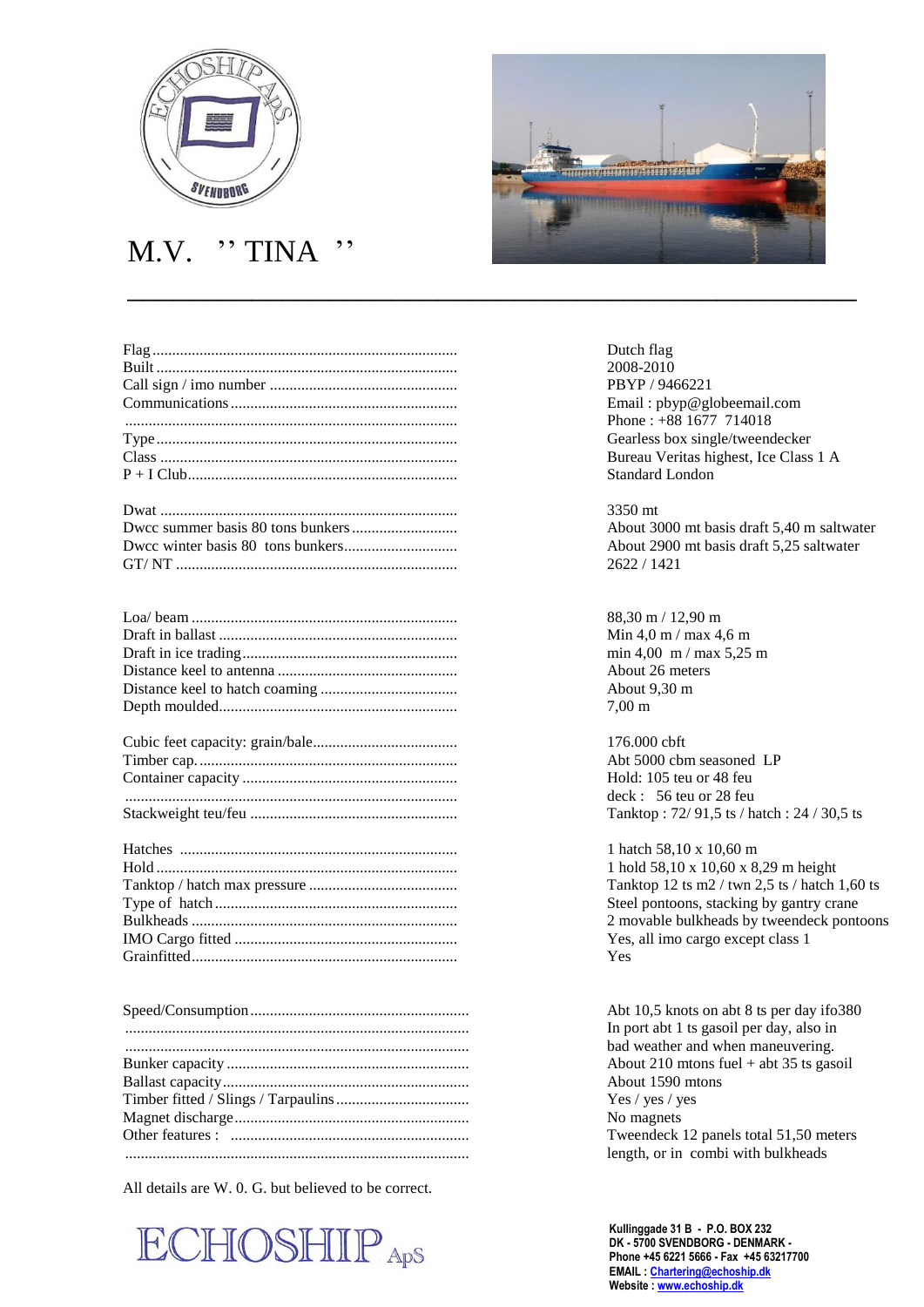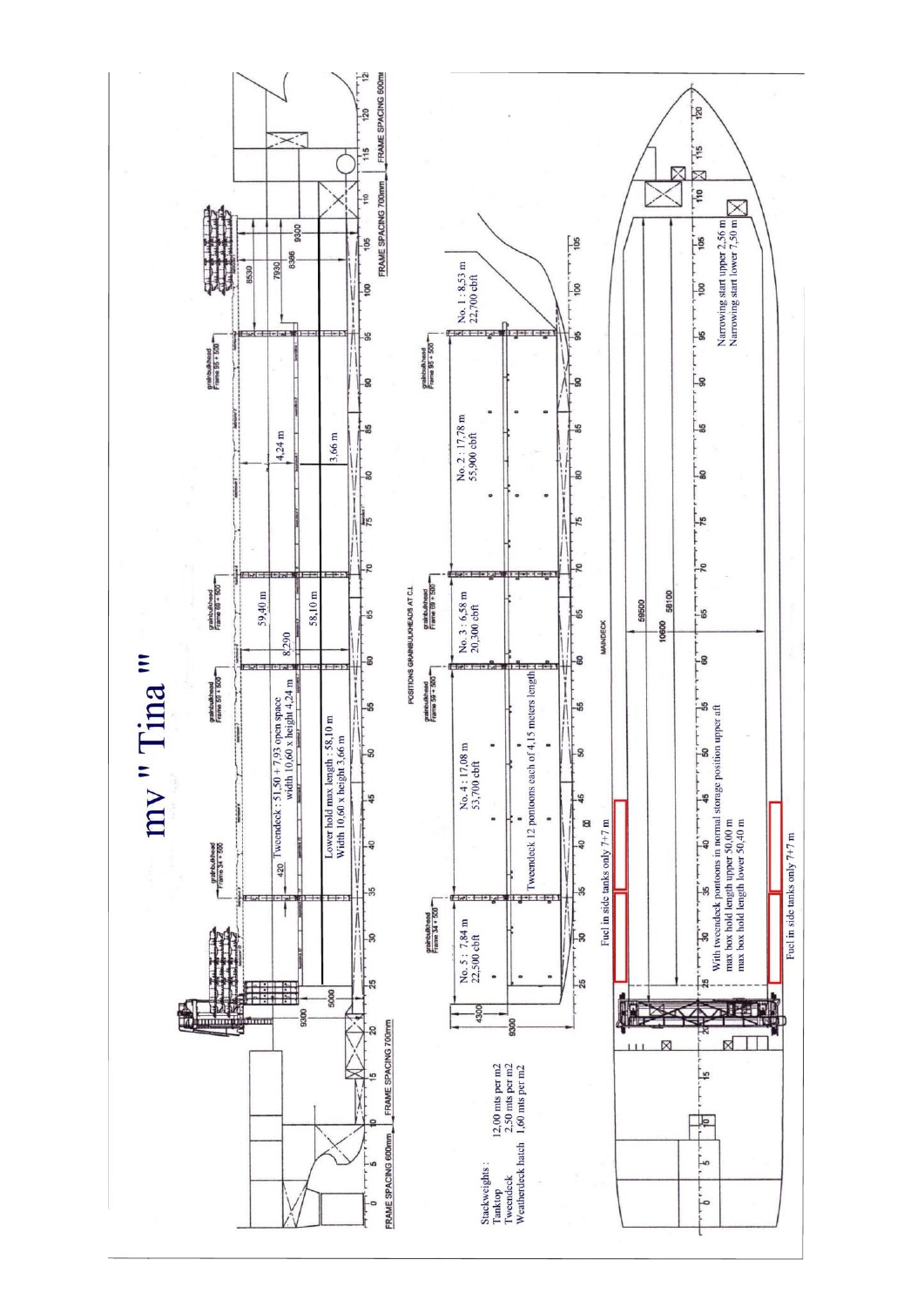| Draft<br>from base |                                  |      |                                              | Deadweight                       |                                                   | S.G.                                 |  |      |            |     | <b>MCT</b> |                                                             | Immersion |                                                                 | KM             |                                  |
|--------------------|----------------------------------|------|----------------------------------------------|----------------------------------|---------------------------------------------------|--------------------------------------|--|------|------------|-----|------------|-------------------------------------------------------------|-----------|-----------------------------------------------------------------|----------------|----------------------------------|
|                    |                                  |      |                                              |                                  |                                                   |                                      |  |      |            |     | tonm/cm    |                                                             | ton/cm    |                                                                 | $\mathfrak{m}$ |                                  |
|                    |                                  |      |                                              |                                  |                                                   |                                      |  |      |            |     |            |                                                             |           |                                                                 |                |                                  |
|                    |                                  |      |                                              |                                  |                                                   |                                      |  |      |            |     |            |                                                             |           |                                                                 |                |                                  |
|                    |                                  |      |                                              |                                  |                                                   |                                      |  |      |            |     |            |                                                             |           |                                                                 |                |                                  |
|                    |                                  |      |                                              |                                  |                                                   |                                      |  |      |            |     |            |                                                             |           |                                                                 |                |                                  |
|                    |                                  |      |                                              |                                  |                                                   |                                      |  |      |            |     |            |                                                             |           |                                                                 |                |                                  |
|                    |                                  |      |                                              |                                  |                                                   |                                      |  |      |            |     |            |                                                             |           |                                                                 |                |                                  |
|                    |                                  |      |                                              |                                  |                                                   |                                      |  |      |            |     |            |                                                             |           |                                                                 |                |                                  |
|                    |                                  | 4500 |                                              |                                  |                                                   |                                      |  |      |            |     |            |                                                             |           |                                                                 |                |                                  |
|                    |                                  |      |                                              |                                  |                                                   |                                      |  |      |            |     |            |                                                             |           |                                                                 |                |                                  |
|                    |                                  |      |                                              |                                  |                                                   |                                      |  |      |            |     |            |                                                             |           |                                                                 |                |                                  |
|                    |                                  |      |                                              |                                  |                                                   |                                      |  |      |            |     |            |                                                             |           |                                                                 |                |                                  |
|                    |                                  |      |                                              |                                  |                                                   |                                      |  |      |            |     |            |                                                             |           |                                                                 |                |                                  |
| 4.500              |                                  |      |                                              |                                  |                                                   |                                      |  |      |            |     |            |                                                             |           |                                                                 |                |                                  |
|                    |                                  |      |                                              |                                  |                                                   |                                      |  |      |            |     |            |                                                             |           |                                                                 |                |                                  |
|                    |                                  |      |                                              |                                  |                                                   |                                      |  |      |            |     |            |                                                             |           |                                                                 |                |                                  |
|                    |                                  |      |                                              |                                  |                                                   |                                      |  |      |            |     |            |                                                             |           |                                                                 |                |                                  |
|                    |                                  |      |                                              |                                  |                                                   |                                      |  |      |            |     |            |                                                             |           |                                                                 |                |                                  |
| 4.000              |                                  |      |                                              |                                  |                                                   |                                      |  |      |            |     |            |                                                             |           |                                                                 |                |                                  |
|                    |                                  |      |                                              |                                  |                                                   |                                      |  |      |            |     |            |                                                             |           |                                                                 |                |                                  |
|                    |                                  |      |                                              |                                  |                                                   |                                      |  |      |            |     |            |                                                             |           |                                                                 |                |                                  |
|                    |                                  |      |                                              |                                  |                                                   |                                      |  |      |            |     |            |                                                             |           |                                                                 |                |                                  |
|                    |                                  |      |                                              |                                  |                                                   |                                      |  |      |            |     |            |                                                             |           |                                                                 |                |                                  |
| 3.500              |                                  | 3000 |                                              |                                  |                                                   |                                      |  |      |            |     |            |                                                             |           |                                                                 |                |                                  |
|                    |                                  |      |                                              |                                  |                                                   |                                      |  |      |            |     |            |                                                             |           |                                                                 |                |                                  |
|                    |                                  |      |                                              |                                  |                                                   |                                      |  |      |            |     |            |                                                             |           |                                                                 |                |                                  |
|                    |                                  |      |                                              |                                  |                                                   |                                      |  |      |            |     |            |                                                             |           |                                                                 |                |                                  |
|                    |                                  |      |                                              |                                  |                                                   |                                      |  |      |            |     |            |                                                             |           |                                                                 |                |                                  |
| 3.000              |                                  |      |                                              |                                  |                                                   |                                      |  |      |            |     |            |                                                             |           |                                                                 |                |                                  |
|                    |                                  |      |                                              |                                  |                                                   |                                      |  |      |            |     |            |                                                             |           |                                                                 |                |                                  |
|                    |                                  |      |                                              |                                  |                                                   |                                      |  |      |            |     |            |                                                             |           |                                                                 |                |                                  |
|                    |                                  |      |                                              |                                  |                                                   |                                      |  |      |            |     |            |                                                             |           |                                                                 |                |                                  |
|                    |                                  |      |                                              |                                  |                                                   |                                      |  |      |            |     |            |                                                             |           |                                                                 |                |                                  |
|                    |                                  |      |                                              |                                  |                                                   |                                      |  |      |            |     |            |                                                             | 9.00      |                                                                 |                |                                  |
|                    |                                  |      |                                              | 500                              |                                                   |                                      |  |      |            |     |            |                                                             |           |                                                                 |                |                                  |
|                    |                                  |      |                                              |                                  |                                                   |                                      |  |      |            |     |            |                                                             |           |                                                                 |                |                                  |
|                    |                                  |      |                                              |                                  |                                                   |                                      |  |      |            |     |            |                                                             |           |                                                                 |                |                                  |
|                    |                                  |      |                                              |                                  |                                                   |                                      |  |      |            |     |            |                                                             |           |                                                                 | 7.500          |                                  |
|                    |                                  |      |                                              |                                  |                                                   |                                      |  |      |            |     |            |                                                             |           |                                                                 |                |                                  |
|                    |                                  |      |                                              |                                  |                                                   |                                      |  |      |            |     |            |                                                             |           |                                                                 | 8.000          |                                  |
|                    |                                  |      |                                              |                                  |                                                   |                                      |  |      |            |     |            |                                                             |           |                                                                 |                |                                  |
|                    | 5.500<br>5.000<br>2.500<br>2.000 |      | 5000<br>4000<br>3500<br>2500<br>2000<br>1500 | <b>Displacement</b><br>sea water | 3500<br>3000<br>2500<br>2000<br>1500<br>1000<br>0 | <b>Deadweight scale</b><br>sea water |  | 0201 | 215<br>OID | 800 | 8          | 65.00<br>60.00<br>55.00<br>50.00<br>45.00<br>42.50<br>40.00 |           | 10.40<br>10,20<br>10.00<br>9.80<br>9.60<br>9.40<br>9,20<br>8.80 |                | 5.750<br>6.000<br>6.500<br>7.000 |

## mv'TINA'

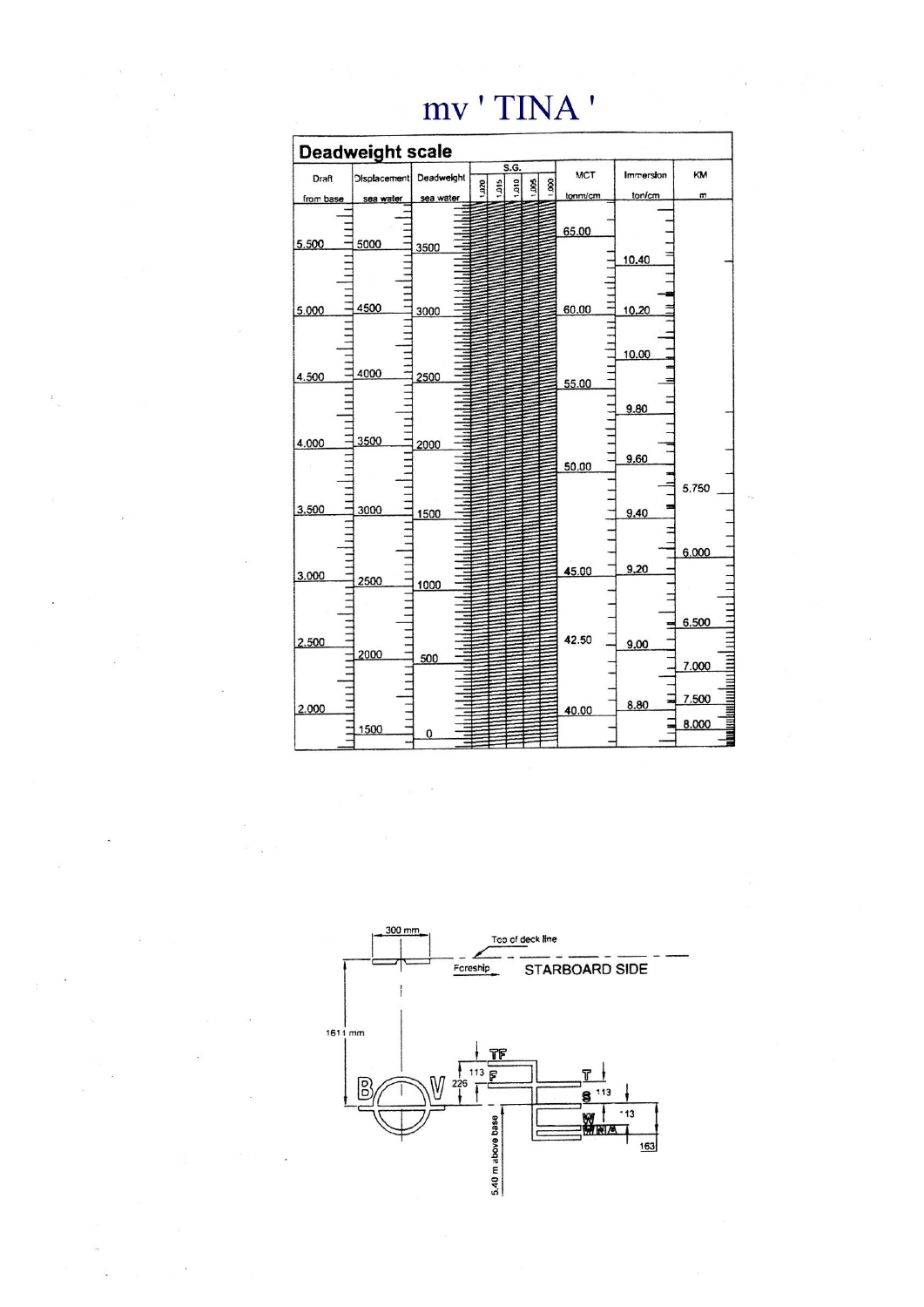

Loading logs in Sweden



And taking full advantage of the highest Ice Class 1A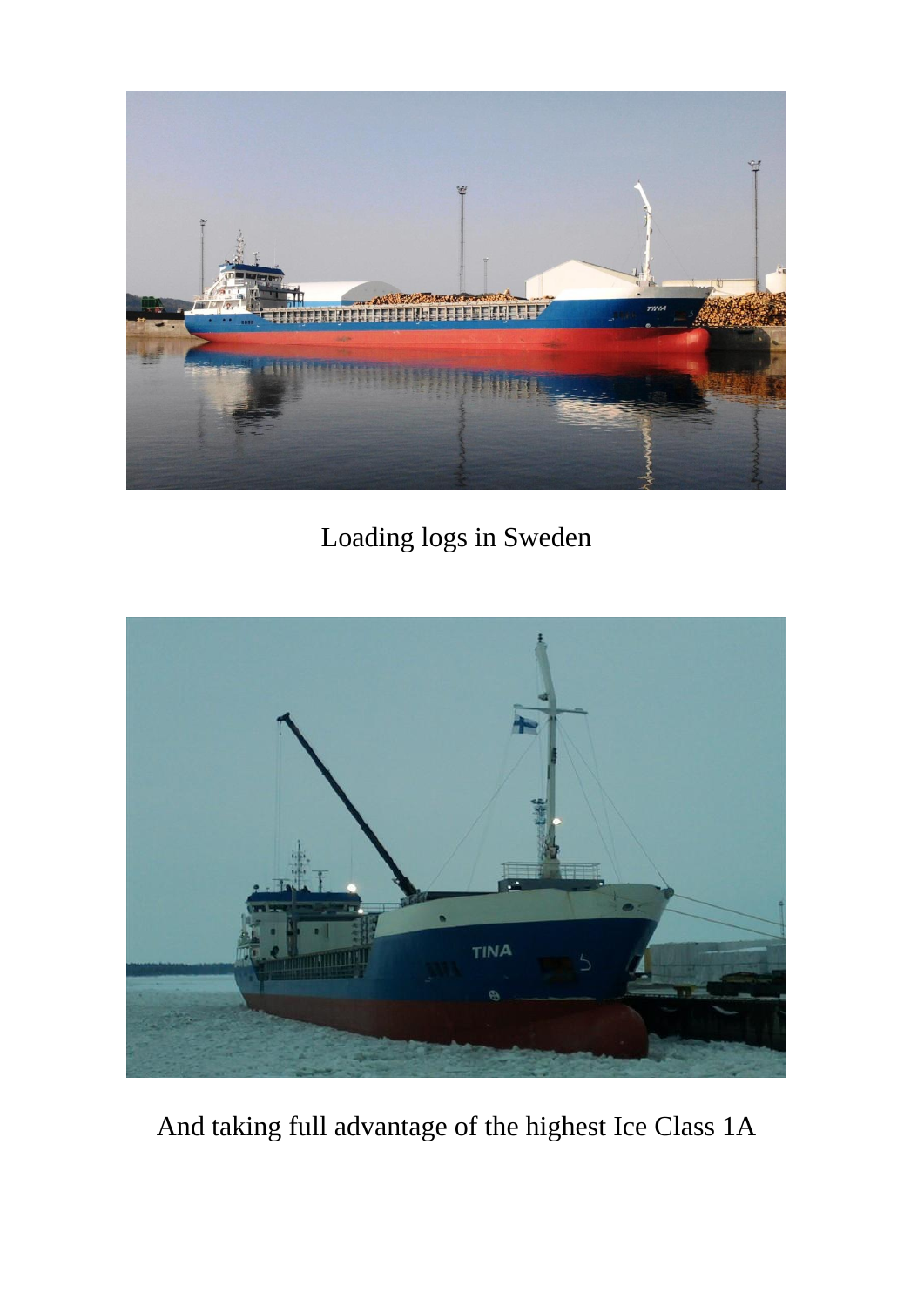

Supplying a Saipem unit somewhere in Atlantic



Some cargo on the tweendeck